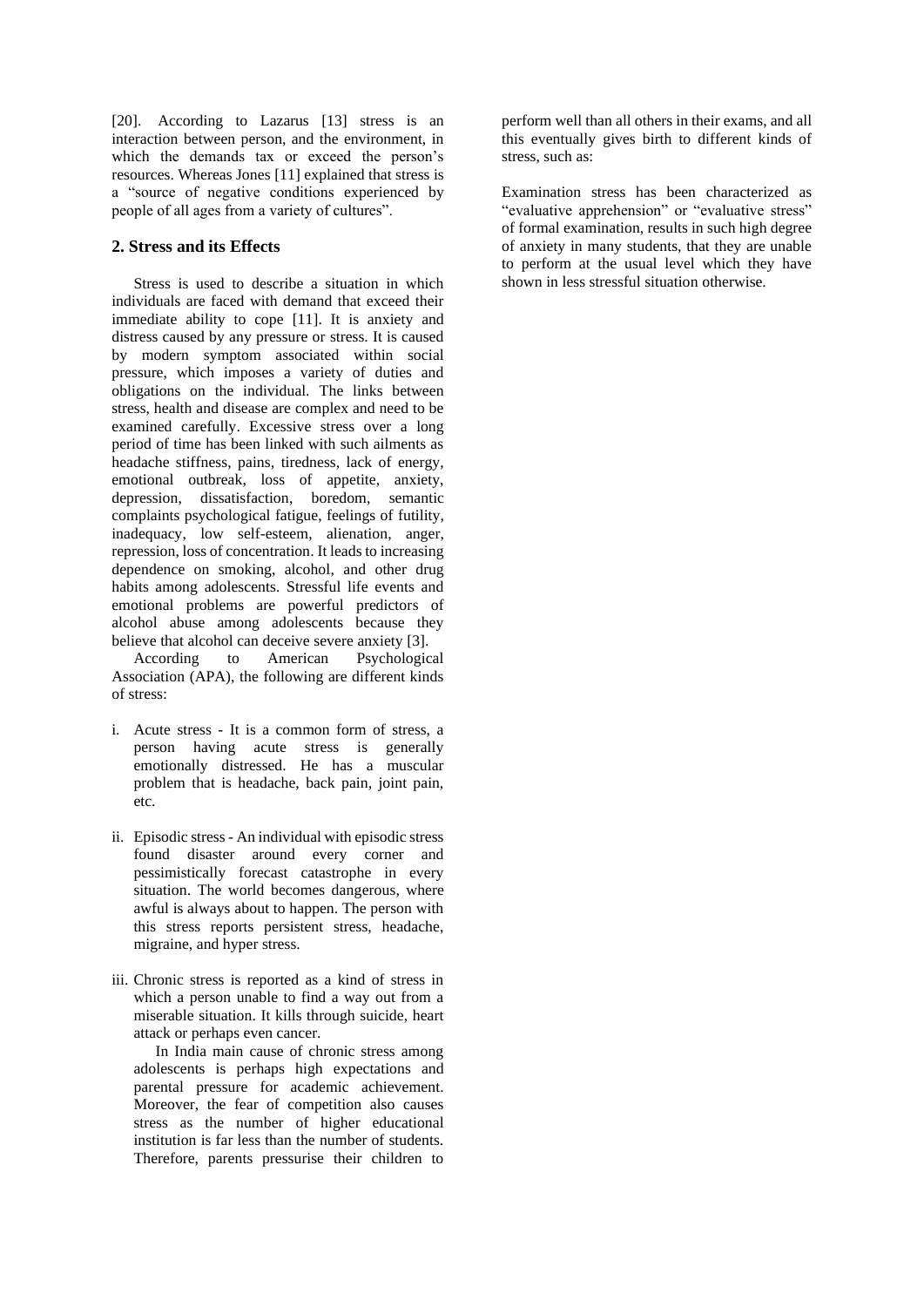vi. Organization health - Absenteeism, poor working environment, high accident rates, poor productivity.

However, excessive, and unremitting stress leads to maladaptive behaviour. When there is stress, which the student cannot cope with, the teacher must try to remove it from them for some time. However, preventing excessive stress is not enough, ultimately the student must learn to deal with many kinds of stress that will be inevitable in their life. It is only gradually that they will acquire the skill to deal with stress.

Thus, from above discussion, it is clear that if stress among dolphins is not given due consideration in its initial stages, it may result in the end of life, that is death. So, whether the mother is employed or unemployed, both having equal responsibility towards their children during adolescence. No doubt the difficulty level of both kinds of mothers is different, as employed mothers face more difficulty to handle their child due to dearth time they can spend with their child, and unemployed mothers finds it difficult because of lack of their exposure of outside world. So, this study helps all such mothers to know about the level of stress among their children during adolescent period and how to reduce that stress so that they can help their wards to show the better academic achievement.

From the time of birth an individual plays a variety of roles such as that of son/daughter, brother/sister/, friend/foe etc. each of these positions or roles occupied by an individual are connected by a set of norms or guidelines for appropriate behavior [6]. These guidelines or role prescriptions are devised by society. The individual's understanding of these roles (role perception) may be faulty or correct, determine the ways in which he/she behaves (role enactment) [6], [16]. Furthermore, every individual plays a variety of roles simultaneously in life: student, son, brother etc., where each of these roles require different types of behavior which often cause problems in relationships. The ensuing stress, that is, stress due to the multiple roles an individual plays in life called role stress [6], [7], [14].

Stress is associated with substantial effects on individuals' social, emotional, and academic development [3], [22]*.* Some of the negative effects of role stress include, poor social and coping skills, often leading to avoidance of social interactions, loneliness, low self-esteem, perception of rejection and difficulty in forming friendships [13]. Therefore, gaining insight into the role stress in adolescents of both employed and unemployed mothers adds to the existing body of knowledge. As tendency to enter the workforce has been increased among women, therefore, to know whether mother's employment affects adolescents' level of role stress is an issue of scientific enquiry [5].

With respect to employed and unemployed mothers' researchers are divided in their opinions. Some researchers are of the view that adolescents of employed mothers are more under stress as compared to their counterparts as they do not have enough time to spend with their children and to attend their problems [7], [10], [19], [23]. On the contrary, other researchers suggested that adolescents of employed mothers face less stressful situations as they are emotionally mature and can handle the situations much better than the adolescents of unemployed mothers, who encounter more such situations in comparison [1], [2], [9], [18]. Either way, adolescents of both employed and unemployed mothers are reported under stress. Moreover, mothers' employment status had a greater effect on female adolescents than on their counterparts and they tended to assure greater responsibility for household tasks [5]. Therefore, an understanding of employment status of mothers and gender differences in role stress among adolescents may help in developing plans to optimize the adolescents' productive activities for achieving goals of education.

# **3. Methodology**

Analysis is deliberative, scientific, and intentional deliberation. The adoption of appropriate action is very necessary after the selection, classification, and delimitation of the issue. Research preparation and procedures are considered necessary to save it from being a heap of jumbled ideas collected from here and there. In general, the ultimate success of any research project depends on the methods employed. In every piece of research different method are used at different stages. The discussion about the method to be selected depends upon the nature of the problem to be selected and kind of data necessary for its solution. The aim of current study was to investigate the impact of role stress on academic achievement among adolescents of employed and unemployed mothers, whereas this paper focused on one aspect of that research that differences in the level of role stress in terms of gender and employment status of mothers. Cross-sectional quantitative survey (paper pencil based) was conducted in 2011 to investigate gender differences in role stress among adolescents of both employed and unemployed mothers. Purposive and incidental sampling techniques was used to select the sample for current study, where sample consisted 200 students studying in year level 9 and 11 from 10 secondary schools of Amritsar, a major city of Punjab state in India. Out of 200 adolescents, 100 adolescents were of employed mothers. Out of 100 adolescents of employed mothers, 50 were boys and 50 were girls. Out of 50 boys, 25 were from year level 9 and other 25 were from year level 11. Out of 50 girls, 25 were from year level 9 and other 25 were from year level 11.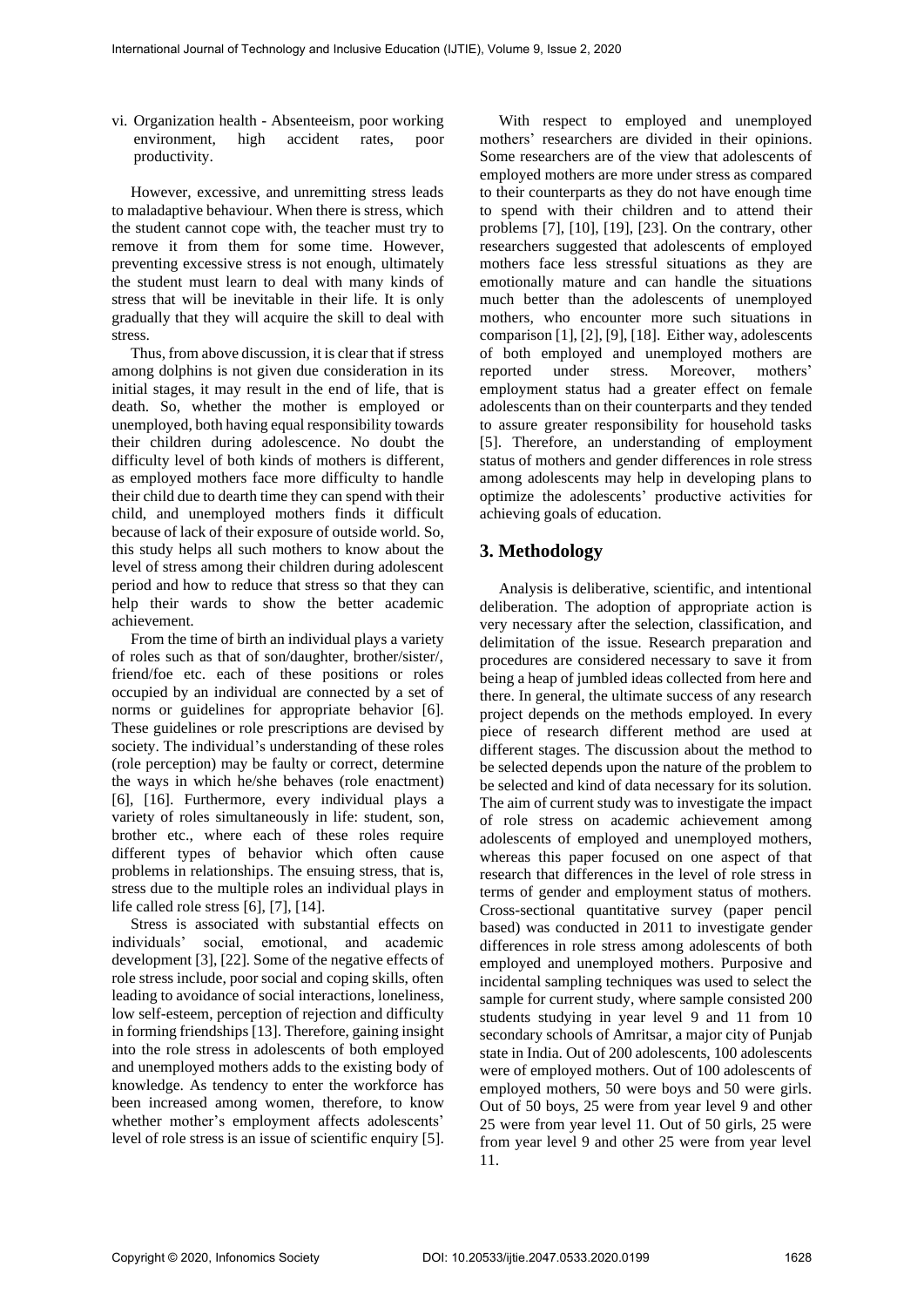Similarly, among 200 adolescents, 100 adolescents were of unemployed mothers. Out of 100 adolescents of unemployed mothers, 50 were boys and 50 were girls. Out of 50 boys, 25 were from year level 9 and other 25 were from year level 11. Out of 50 girls, 25 were from year level 9 and other 25 were from year level 11.



Figure 1. Graphical representation of sample

## **4. Measures**

To measure the role stress in adolescents [14], the Scale of Role Stress (SRS) from Bisht Battery of Stress Scales developed by Abha Bisht [4] was used. Reliability of the scale of the battery was calculated in three ways dependability: short term test-retest correlations (.78); stability: retest after longer interval (.76); internal consistency: split half correlations and score on each of the component ( $\alpha$  = .84). Internal consistency of the scale of role stress was .84 (see Table 1). The scale has both content validity and item validity. For the measurement of thirteen types of stressor, this battery contains thirteen scales in it, as listed below:

- 1. Scale of existential stress
- 2. Scale of achievement stress
- 3. Scale of academic stress
- 4. Scale of self-concept stress
- 5. Scale of self-actualization stress
- 6. Scale of physical stress
- 7. Scale of social stress
- 8. Scale of role stress
- 9. Scale of institutional stress
- 10. Scale of family stress
- 11. Scale of vocational stress
- 12. Scale of financial stress
- 13. Scale of superstition stress

The inventory items are distributed over the four components of the different types of stressors (see Table 2). First is frustration in which items are based on delays, lack of resources, losses, and failure (Bisht, 1987). Second, Items related to conflict shows three types of conflict approach: avoidant approach, double approach, and double avoidant approach [4]. Third category is related to pressure in which items are on competitive achievement, sustained concentration of efforts and rapid change. Items related to anxiety are divided into categories worry and emotionality. The worry items of anxiety are on conscious concern about consequences, negative expectations, and negative self-evaluation. The emotionality items are uneasiness and nervousness. As for the present only role stress scale was used. The scale consists of 48 items on 5 point Liker scale in terms of both frequency; always, often, sometimes, rarely, never, and quantity; too much, much, average, less, not at all (see Table 3). The total is separate for frequency and quantity. The grand total is the sum of frequency score and quantity score. Thus, each scale yield

- a) Frequency of stress score
- b) Quantity of stress score
- c) Total stress score

Table 1. Showing dependability, stability, and internal consistency, coefficients of role stress scale

| <b>Scales</b> | Depend-<br>ability | Stability | Internal<br>Consistency |
|---------------|--------------------|-----------|-------------------------|
|               | 70                 |           |                         |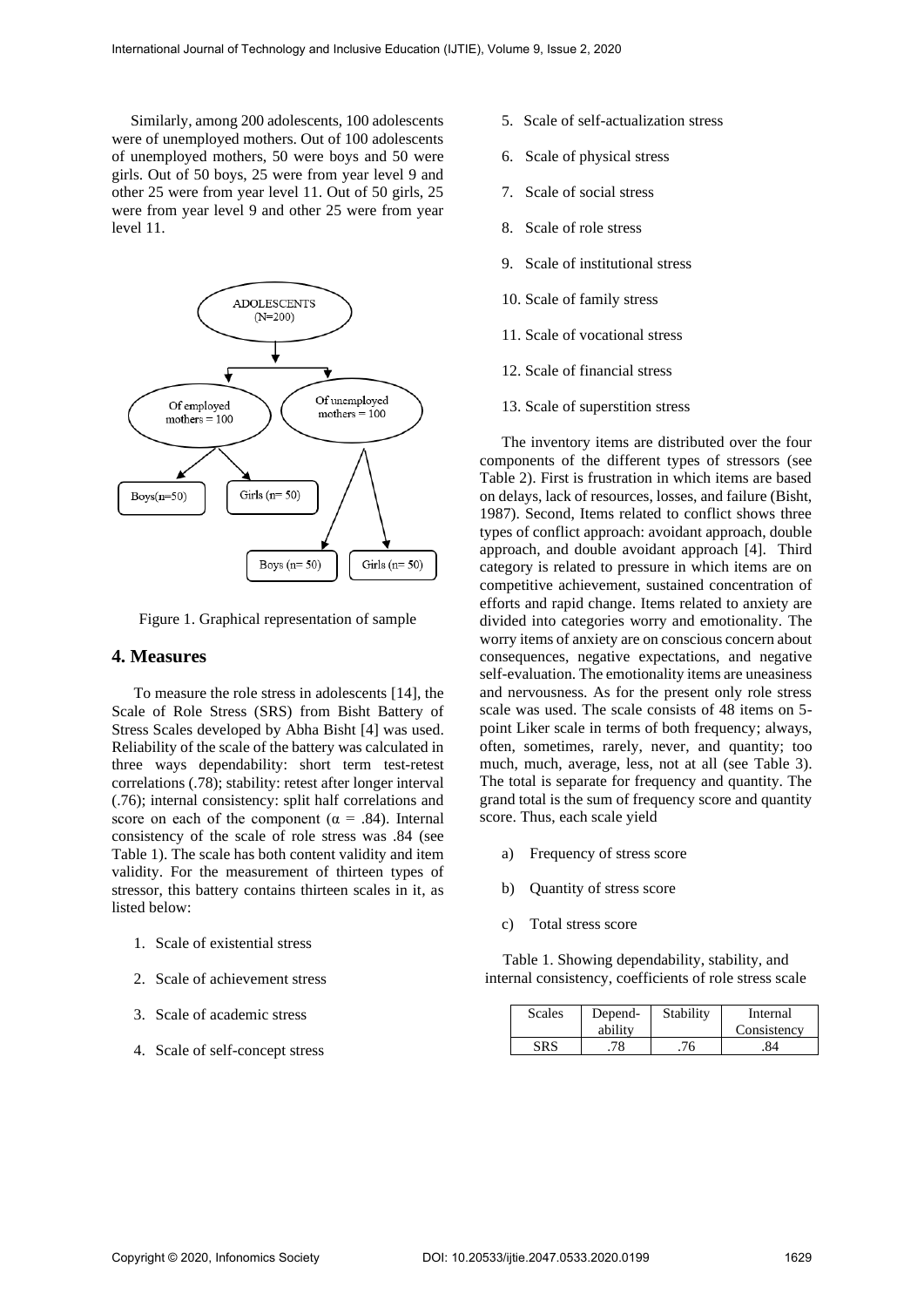Table 2. Showing internal consistency coefficients correlation between total and component scores on role stress scale

| Scale | Frustration | Conflict    | Pressure | Anxiety |
|-------|-------------|-------------|----------|---------|
| SRS   |             | $\ddot{\,}$ | : ۷      |         |

| Table 3. Showing distribution of scores on role stress scale |  |  |  |  |
|--------------------------------------------------------------|--|--|--|--|
|--------------------------------------------------------------|--|--|--|--|

| Frequency | Always   | Often | Sometimes | Rarely | Never      |
|-----------|----------|-------|-----------|--------|------------|
|           |          |       |           |        |            |
|           |          |       |           |        |            |
|           |          |       |           |        |            |
|           |          |       |           |        |            |
| Quantity  | Too much | Much  | Average   | Less   | Not at all |
| Positive  |          |       |           |        |            |
| Negative  |          |       |           |        |            |

As for the present study, role stress was discussed. Therefore, items for scale of role stress are distributed over the four types of role stress:

- a) Sex-role stress
- b) Status role stress
- c) Variety for role stress, and
- d) Role confusion stress

## **5. Data analysis**

Analysis of data means studying the tabulated value to determine inherent facts or meanings. It involves breaking down of complex factors into simple parts and putting the parts into the arrangement for the purpose of interpretation. To achieve the objectives and to test the null hypothesis of the current study mean, SD, and t-test analysis was conducted. ttest analysis was computed to determine the difference in the level of role stress among adolescent boys and girls of employed and unemployed mothers. Figures and Tables were drawn to make the results transparent.

# **6. Result and Discussion**

Hypothesis 1 - No statistically significant difference exists in the level of role stress among adolescents of employed and unemployed mothers. For the verification of above-mentioned hypothesis, raw scores of adolescents of employed and unemployed mothers were calculated, based on their raw scores, the categorized were detailed below.

It is clear from the Table 4 that majority of adolescents of employed and unemployed mothers lie in the category of average stress on variable role stress. To find out whether this difference is statistically significant or not, various statistical techniques, that is, mean, standard deviation (SD), standard error (S.E) of difference between means and t-value were calculated and presented in Table 5.

Table 4. Showing category-wise distribution of adolescents of employed and unemployed mothers on the variable role stress

| Categories        | Adolescents<br>of employed<br>mother | Adolescents<br>of<br>unemployed<br>mothers | Total |
|-------------------|--------------------------------------|--------------------------------------------|-------|
| High stress       | 35                                   | 23                                         | 58    |
| Average<br>stress | 47                                   | 45                                         | 92    |
| Low stress        | 18                                   | 32                                         | 50    |
| Total             | 100                                  | 100                                        | 200   |

Table 5. Showing the level of role stress among adolescents of employed and unemployed mothers

| Group                                      | N   | Mean  | <b>SD</b> | S.E  | t-value |
|--------------------------------------------|-----|-------|-----------|------|---------|
| Adolescents<br>of employed<br>mothers      | 100 | 106   | 23.3      | 3.20 | 1.72    |
| Adolescents<br>of<br>unemployed<br>mothers | 100 | 100.5 | 21.9      |      |         |

The Table 5 mean of role stress among adolescents of employed mothers and unemployed mothers is 106 and 100.5, respectively. The standard deviation of employed and unemployed mothers is 23.3 and 21.9, respectively. The mean scores shows that adolescents of employed mothers are better than adolescents of unemployed mothers with respect to their role stress. To find whether this difference is significant or not ttest was applied, and calculated t-value. This test was found to be statistically insignificant  $t(200) = 1.72$ , *p*  $= 0.001$ . Thus, the result indicated that adolescents of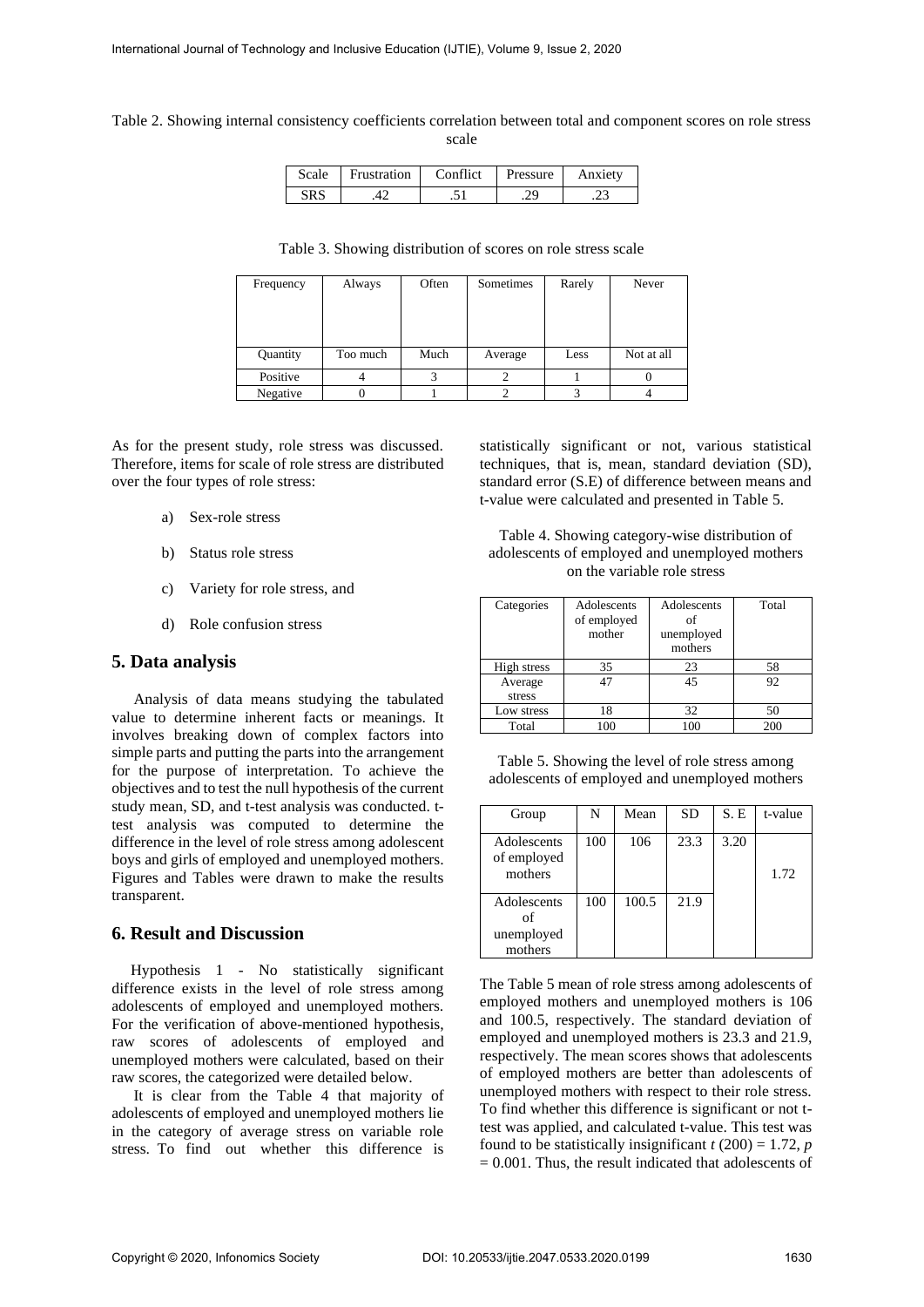both employed and unemployed mothers do not differ with respect to their level of role stress. Which contradicts the finding of other research studies who were of the view that significant difference exists in stress level of working and non-working mothers [15], [18].

Hypothesis 2 - No statistically significant difference exists in the level of role stress among boys and girls of employed mothers. For the verification of above-mentioned hypothesis, raw scores of boys and girls of the employed mothers were calculated, based on their raw scores they were categorized as follows:

Table 6. Showing category-wise distribution of boys and girls of employed mothers on the variable role stress

| Categories  | Boys of  | Girls of | Total |
|-------------|----------|----------|-------|
|             | employed | employed |       |
|             | mother   | mothers  |       |
| High stress | 13       | 22       | 35    |
| Average     | 27       | 20       | 47    |
| stress      |          |          |       |
| Low stress  | 10       | 08       | 18    |
| Total       | 50       |          |       |

It is clear from the Table 6 that majority of boys and girls of employed mothers lie in the category of average stress on variable role stress. To find out whether this difference is statistically significant or not, various statistical techniques, that is, mean, standard deviation (SD), standard error (S.E) of difference between means and t-value were calculated and presented in Table 7.

Table 7. Showing the level of role stress among boys and girls of employed mothers

| Group                           | N  | Mean  | <b>SD</b> | S.E | t-value |
|---------------------------------|----|-------|-----------|-----|---------|
| Boys of<br>employed<br>mothers  | 50 | 104.4 | 24.9      | 4.7 | 0.71    |
| Girls of<br>employed<br>mothers | 50 | 107.7 | 21.7      |     |         |

The Table 7 mean of role stress among boys and girls of employed mothers are 104.4 and 107.7, respectively. The standard deviation of boys and girls of employed mothers are 24.9 and 21.7, respectively. While looking at mean scores it is found that boys of employed mothers are better than girls of employed mothers with respect to their role stress. To find whether this difference is significant or not t-test was applied, and calculated t-value. This test was found to be statistically insignificant  $t(100) = 0.71$ ,  $p = 0.001$ . Thus, the result indicated that both boys and girls of employed mothers do not differ with respect to their level of role stress. Which supports the finding of other research studies who were of the view that

maternal involvement is important for the mental health of both boys and girls [13].

Hypothesis 3 - No statistically significant difference exists in the level of role stress among boys and girls of unemployed mothers. For the verification of above-mentioned hypothesis, raw scores of boys and girls of the unemployed mothers were calculated, based on their raw scores they were categorized as follows:

| Table 8. Showing category-wise distribution of |
|------------------------------------------------|
| boys and girls of unemployed mothers on the    |
| variable role stress                           |

| Categories  | Boys of  | Girls of | Total |
|-------------|----------|----------|-------|
|             | employed | employed |       |
|             | mother   | mothers  |       |
| High stress | 15       | 08       | 23    |
| Average     | 18       | 27       | 45    |
| stress      |          |          |       |
| Low stress  | 17       | 15       | 32    |
|             |          |          |       |
| Total       | 50       | 50       | 100   |

Table 9. Showing the level of role stress among boys and girls of unemployed mothers

| Group      | N  | Mean  | <b>SD</b> | S.E | t-value |
|------------|----|-------|-----------|-----|---------|
| Boys of    | 50 | 100.1 | 24.3      | 4.4 |         |
| unemployed |    |       |           |     |         |
| Girls of   | 50 | 100.9 | 19.7      |     | 0.18    |
| unemployed |    |       |           |     |         |
| mothers    |    |       |           |     |         |

It is clear from the Table 8. that majority of boys and girls of unemployed mothers lie in the category of average stress on variable role stress. To find out whether this difference is statistically significant or not, various statistical techniques, that is, mean, standard deviation (SD), standard error (S.E) of difference between means and t-value were calculated and presented in Table 6.

The Table 9 mean of role stress among boys and girls of unemployed mothers are 100.1 and 100.9, respectively. The standard deviation of boys and girls of employed mothers are 24.3 and 19.7, respectively. While looking at mean scores it is found that boys of unemployed mothers having near about same level of role stress as that of girls of unemployed mothers with respect to their role stress. To find whether this difference is significant or not t-test was applied, and calculated t-value. This test was found to be statistically insignificant  $t(100) = 0.18$ ,  $p = 0.001$ . Thus, the result indicated that both boys and girls of unemployed mothers do not differ with respect to their level of role stress. Which conforms the finding of Sunita [24] that no significant differences were found in frustration scores of boys and girls of non-working mothers.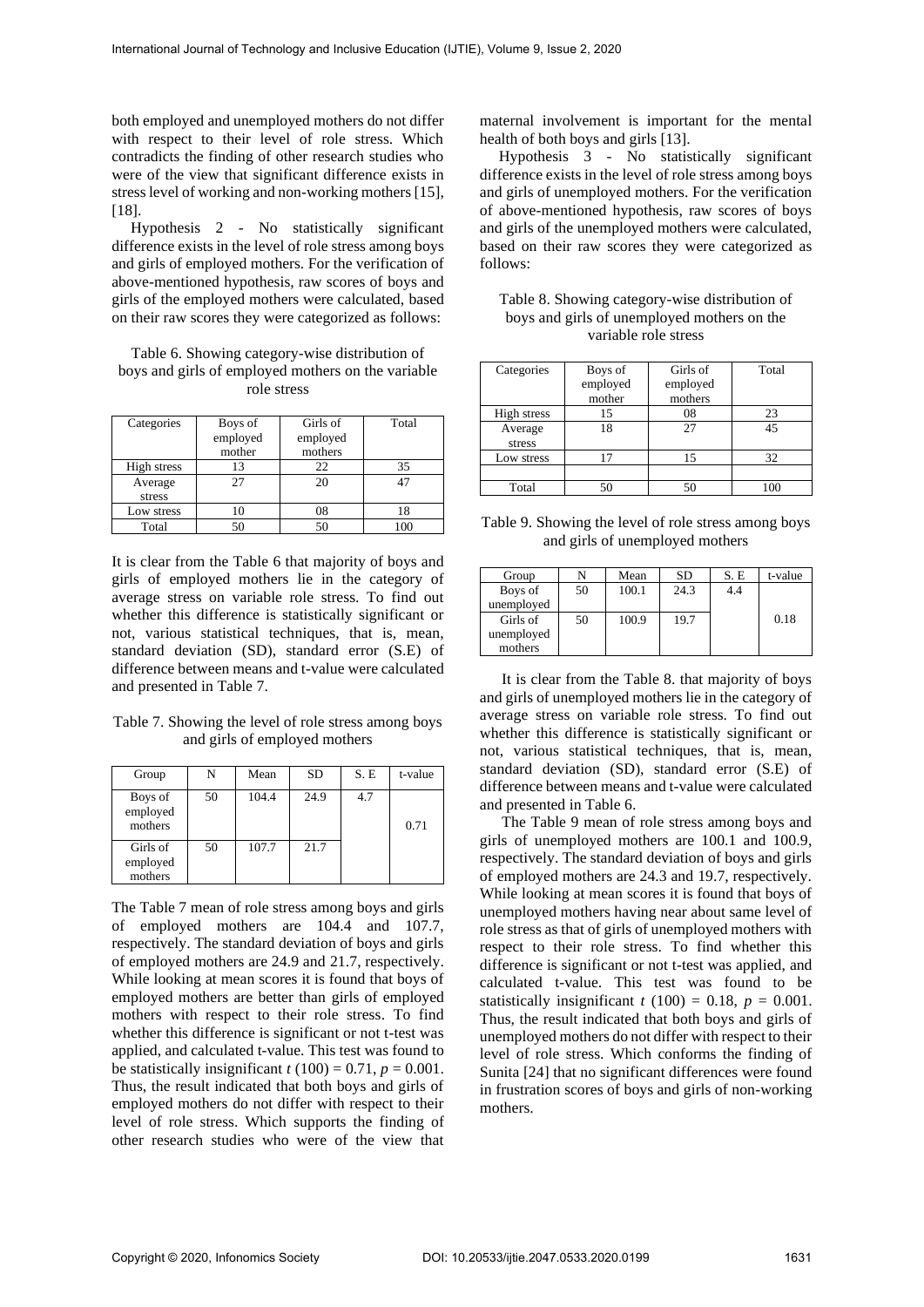## **7. Limitations of the Study**

The study was limited to adolescent boys and girls. Future studies can be conducted to examine gender differences in role stress among other age groups. Also, to the adolescents studying in year level 9 and 11. Future studies can include adolescents from other year levels such as year level 8, 10 and 12.

The study was limited to secondary schools of Amritsar city only. However, future studies must be conducted among adolescents of other cities and states of India and other countries.

# **8. Conclusion**

Today's world is highly competitive or academic achievement considered to be passport to success. The desire to attain higher academic achievement put a lot of pressure on students, but if an individual takes himself away from unnecessary stress or pressure. It leads to good mental health, which helps in higher academic achievement.

Parents especially mothers should therefore try to maintain how they approach toward their children to improve their academic achievement. The research studies also shows that the academic achievement and stress are significantly correlated should be taken by both teachers and parents, enable the students to handle the stressful situation and understanding of status on mothers that is employed and unemployed and role or vocational stress and the effect on again with achievement may help in developing plan to optimize a student's productive activities for achieving goals of education in present study the researcher has chosen that sense of secondary schools because they are under great stress and strain, the young generation is facing the greatest advancement in education, increase crisis and rapidly changing culture inappropriate emergence of stress may result in poor academic achievement. The purpose of this study is to thoroughly examine the effect of stress on academic achievement of secondary school schools have employed, an inquiry model, so that it may help in educationist teachers, parents and guidance workers in solving stress related problems, among adolescents, that need to improve their academic achievement this prompts the researcher to work on the above-mentioned problem.

The study investigated the role stress in adolescents and highlighted stress levels of adolescents in terms of gender differences as well as employment status of mothers. Study results showed that adolescents of both employed and unemployed mothers were experiencing the same level of role stress. There exists no significant difference in the level of role stress among adolescents of employed and unemployed mother, that is, level of stress is independent of the employment status of mothers. Results of the study also revealed that both boys and

girls of employed mothers as well as unemployed mothers reported the same level of role stress. There exist no significant differences in the level of role stress among boys and girls of employed mothers, that is level of stress is independent of gender. Similarly, there exist no significant differences in the level of role stress among boys and girls of unemployed mothers. Therefore, this study has important implications for all stakeholders. Firstly, families and schools should create such an environment that may decrease the level of role stress among adolescents to develop a positive attitude and self-confidence in them. Role stress of adolescents did not differ significantly with respect to employment status of mothers. Both employed and unemployed mothers need to be more careful regarding their time management and need to be available to their child as and when they need care and guidance. Moreover, current study highlighted the importance of role stress in adolescents, which the educational policy makers should consider while framing plans and policies for adolescent students. Thus, present study brings awareness about role stress in adolescents among their parents and other stakeholders and can guide them to take necessary interventions.

#### **9. Future Research**

Future research can apply qualitative research methods to gain in-depth understanding of adolescents' experiences of role stress, which may highlight gender differences and/or differences due to employment status of mothers.

And the interrelationship of role stress with other potential stressors of adolescents such as vocational stress, existential stress, social stress, and other related stressors.

## **10. References**

[1] Aghdam, F. B., Ahmadzadeh, S., Hassanalizadeh, Z., Ebrahimi, F., Sabzmakan, L., and Javadivala, Z. (2015). The effect of maternal employment on the elementary and junior high school students' mental health in Maku. Global journal of health science, 7(2), 379.

[2] Anand, D. (2001). Sex differences in the stressful situation among high school students. Indian psychological abstracts and reviews, 6(1), 23-35.

[3] Andersen, S. L., and Teicher, M. H. (2008). Stress, sensitive periods and maturational events in adolescent depression. Trends in neurosciences, 31(4), 183-191.

[4] Bisht, A.R. (1987) Manual of Bisht Battery of Stress Scales. Agra, national psychological corporation.

[5] Burke, R. J., and Weir, T. (1978). Maternal employment status, social support and adolescents' well-being. Psychological Reports, 42(3), 1159-1170.